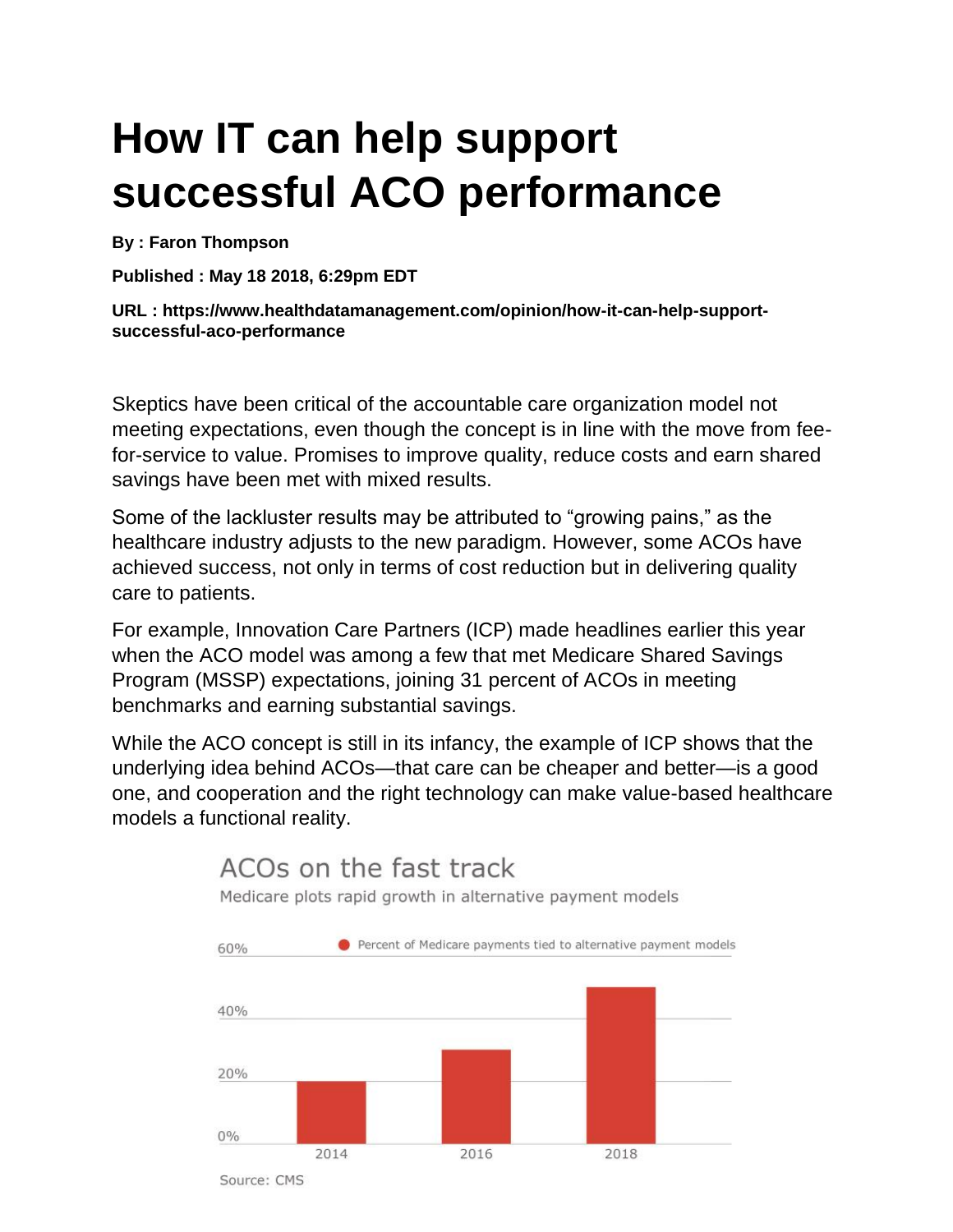ICP is a multispecialty physician-led clinical integration network (CIN) based in Scottsdale, Ariz., that is wholly owned by HonorHealth. ICP is home to more than 1,600 physicians at more than 350 physician offices, covering more than 100,000 patients, through eight different insurance contracts, including Medicare Advantage, commercial insurance and HonorHealth's employee health plan.

While MSSP success continues for ICP, the bigger story here is the success of the ICP's business model, which relies on five key strategies to ensure it has the flexibility and support necessary to offer a benefit to patients and providers alike in an ever-changing healthcare landscape.

### **Engage physicians**

At a foundational level, an ACO is a partnership of physicians working with peers for better care, and thus the incentives have to match that core philosophy. ICP incentivizes physicians to attend meetings, participate in quality programs and properly engage with their patients in a number of ways, but most notable is a points system that rewards individuals for their personal engagement with the larger ICP physician community.

A minimum point threshold must be met for physicians to remain a member of ICP, and another threshold must be met in order to be eligible for gainshare that's paid out to individual practices, which leaves those who are left out incentivized to participate more in the future to earn the same gainshare distribution as their peers.

In addition to gainshare, which all ICP physicians are eligible to receive, primary care physicians are also eligible to receive care management fees. This is a per patient per month calculation that is paid out to PCPs for taking care of ICP patients and participating in all ICP quality initiatives. Care management fees are paid quarterly, which are especially beneficial to primary care physicians (PCPs) who are often poorly reimbursed and stretched thin in today's economy.

A lot of what ICP does is aimed at engaging doctors directly. The ACO brings PCPs all kinds of reports on engagement, information about their patients and their use of ICP's technologies so they can make the most of ICP participation. Physicians are rewarded for helping to keep ICP strong and solvent.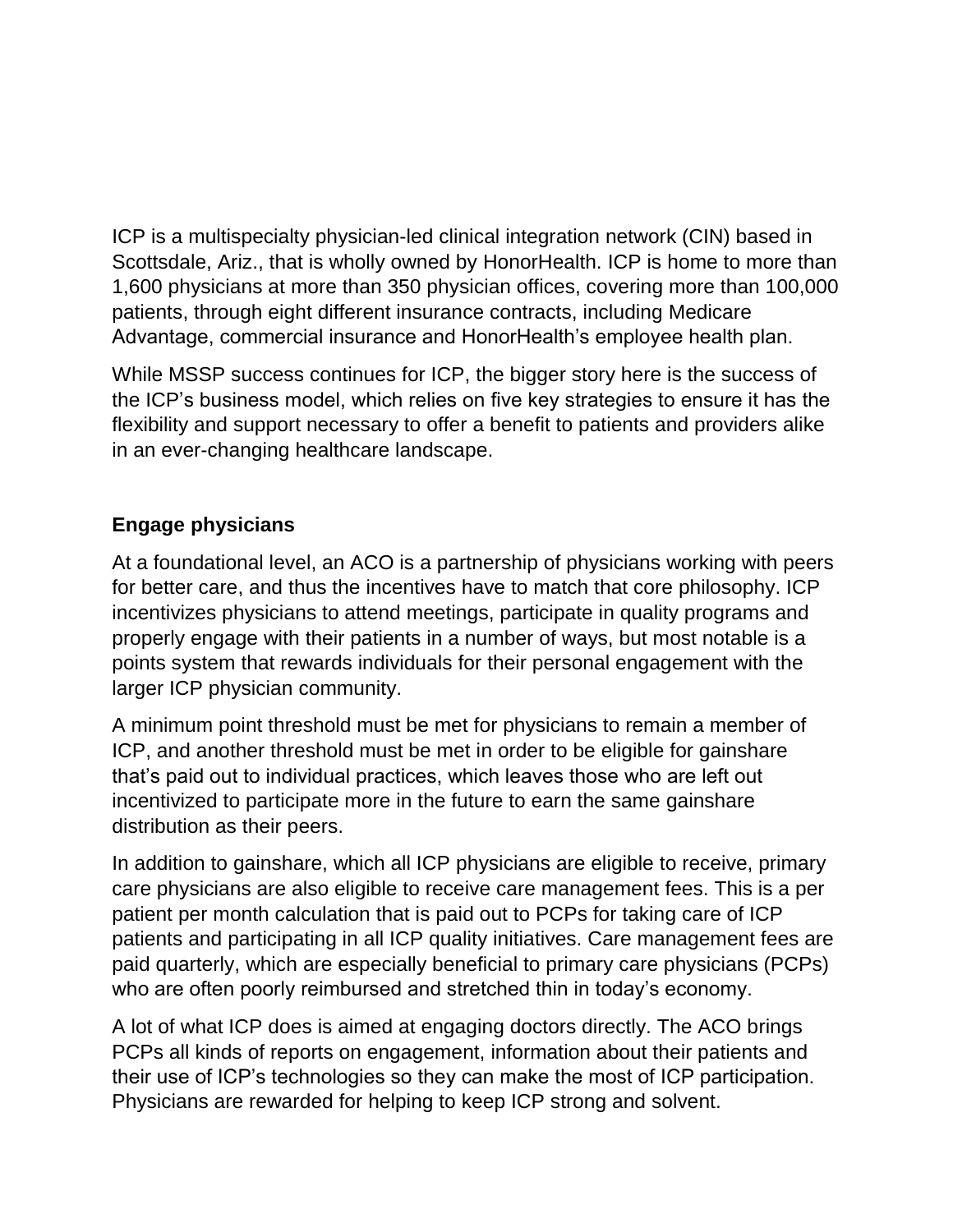#### **Improved access to data for clinicians**

There are a number of challenges physicians face in accessing data, from hospital portals that require different logins, to tracking down lab and radiology results for patients. Sometimes, practices are forced to have patients redo tests and procedures, which drives up the cost of care and irritates patients. This is the unfortunate reality of living in a world where health information doesn't flow as freely as it should.

One of the primary jobs of an ACO is to alleviate this burden. For ICP, Orion Health's Health Information Exchange (HIE) is the anchor technology for data access and aggregation, offering clinical data from sources that are challenging for physician offices to access. ICP captures data from a variety of valuable sources and puts it all together into the HIE.

Clinicians can simply login to the HIE and see a complete view of a patient's health history, including all test results and past care that patient has received. ICP also adds innovative customizations to drive value for clinicians—not just physicians, but care coordinators and medical assistants, too, because data access also helps them do their jobs better.

An example of an innovative customization is how ICP integrated the Orion Health HIE to TigerConnect, a secure messaging technology, to provide clinicians with real-time status alerts on patients. With this innovative integration, PCPs, care coordinators, and transition care managers are all alerted immediately when an ICP patient registers at the emergency department or for an inpatient admission.

Other value-add enhancements include an application designed to curb opioid abuse. With the single click of a button that ICP added to their Orion HIE, a physician can see their own narcotic prescribing history, as well as the history of narcotic prescriptions given to a patient. This helps providers stay compliant while reducing the number of narcotics that are given to patients unnecessarily.

#### **Care coordination and transitional care management**

Everything ICP does is based on the principle of building relationships. For patients, this means keeping in touch, and motivating them to engage in their own healthcare so they can achieve their health and life goals. ICP seeks to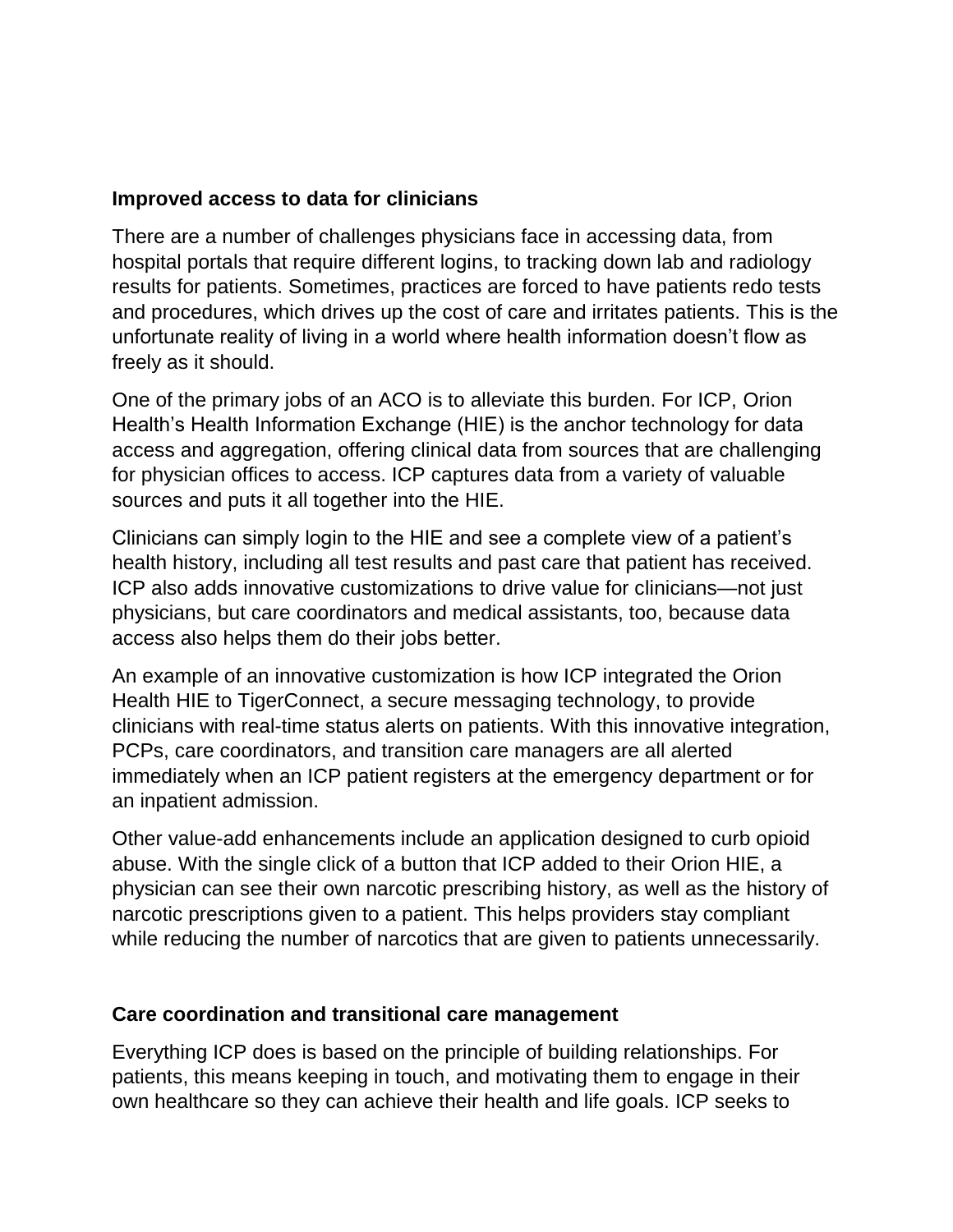know what its patients want out of life, and then a path is developed to help them achieve their goals.

Because patients are engaged in their own health and are aiming for goals that are solidified in their everyday life, this means fewer readmissions and major cost savings. Following this line of thinking, ICP has RNs working as transitional care managers (TCMs) who plan care post-discharge and avoid a situation where patients fall through the cracks.

TCMs help fill gaps and get the care patients need, while looking into a patient's personal life to ensure, among other things, they have access to transportation for future care and to ensure their home is an environment suitable for healing. For patients who work with a TCM after a hospital stay, the readmission rate is around 5 percent. The average rate of readmission in Arizona is closer to 17 percent.

ICP plans to work with Orion Health to build a solution called "Coordinate" to help make care coordination and transitional care management even easier. The solution will have visual tools to help ICP's care coordinators and TCMs with assessments and other clerical tasks, with the end goal being to support them in their efforts to help patients meet benchmarks for success.

#### **Improve provider communications and coordination**

To achieve ICPs goals and do right by patients, physicians must collaborate and effectively communicate with one another. The secure messaging application (TigerConnect) is used to facilitate this collaboration and ensure patients receive quality care. It works on tablets and phones much like a standard text message, and it's fundamentally changed the way care is delivered at ICP.

With secure, real-time, asynchronous messaging for clinicians, patient care is now more appropriate and timely. Physicians communicating using TigerConnect wind up accelerating care when necessary and also avoiding unnecessary consultation visits.

Manage population health

ICP gathers and houses a vast amount of data from a number of sources. But at the end of the day, since ICP's contracts are with private payers and Medicare, success of the ACO is measured by claims data. On a monthly basis, payers send us claims data that is analyzed to identify new opportunities to improve outcomes. ICP can analyze data by patient, physician, disease, procedure or